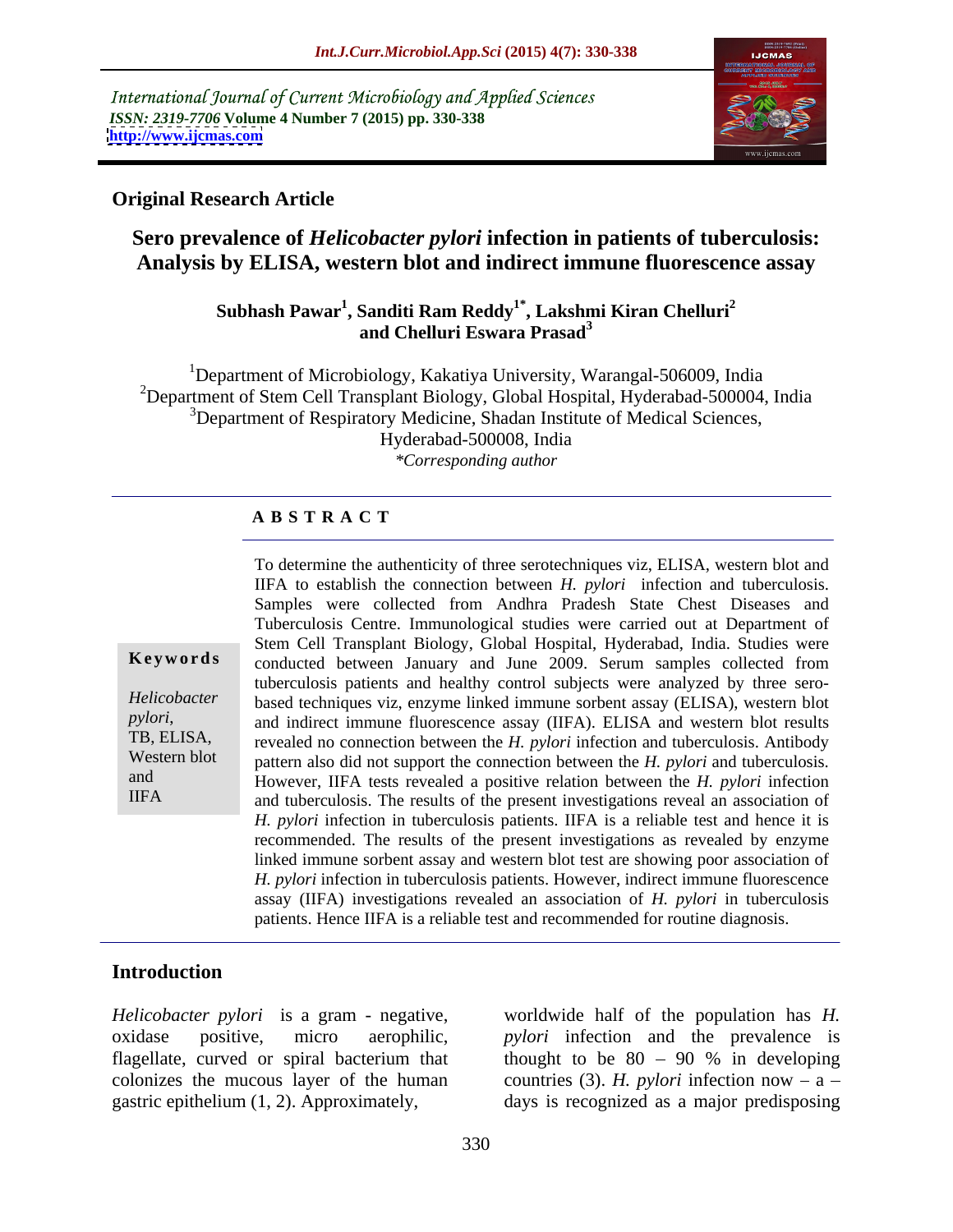cause for peptic ulcer disease, peptic cancer, and its relationship between *H. pylori* chronic active inflammation and a risk factor for gastric cancer. Recent studies on *H. pylori* have revolutionized our insights into the pathogenesis and treatment of peptic ulcer disease (4). It is casually related to chronic active gastrititis (5), primary low grade B-cell gastric lymphoma (6) and The present investigations were carried out gastric carcinoma (7,8). Recently, a high *H. pylori* seroprevalence has also been **Diseases** and Tuberculosis Centre, observed in ischemic heart diseases (9), <br>
rosacea (10) and childhood growth with diagnosed and confirmed tuberculosis retardation (11). An increased disease attending the center were selected seroprevalence of *H. pylori* has also been reported in various extra gastrointestinal disorders including skin, vascular and (IEC) approval. A written consent was autoimmune disorders as well as in some obtained from the selected patients. Control respiratory diseases such as bronchial group included healthy subjects, well asthma, chronic bronchitis, and lung cancer (12). The mean serum concentration of IgG antibodies against *H. pylori* was also conducted specifically for this purpose. significantly higher in rosacea patients than Socioeconomic status of the patients and in control subjects (13). Although *H. pylori* and *Mycobacterium tuberculosis* infections Kuppuswamy scale (16). None of the share many risk factors, no studies have control subjects had a known history of examined the relationship between *H. pylori* tuberculosis or upper gastrointestinal tract and *Mycobacterium tuberculosis* infection. pathology and any clinical manifested A prior cross sectional study revealed an diseases. The subjects included in this study association between prevalence of *H. pylori* and having had clinical tuberculosis, and 20 females) patients, and control (n= 42 suggesting the two infections may be related (14). In contrast, a case-control study found question list included the demographic no difference in seroprevalence of *H. pylori* characteristics like gender, age, socio infection between the patients with and economic status, and profession etc. was without clinical tuberculosis (15). However, this small study compared inpatient cases was collected from both diseased and with outpatient controls. Furthermore, because clinical tuberculosis represents only a fraction of *Mycobacterium tuberculosis* infections, any true relationship between *H. pylori* and *Mycobacterium tuberculosis* **Enzyme linked immune sorbent assay:**

Therefore, the aim of this study was to

seropositivity and severity of tuberculosis.

### **Materials and Methods**

### **Patients and sampling methods**

at the Andhra Pradesh (A.P) State Chest Diseases and Tuberculosis Centre, Hyderabad (India). Consecutive patients with diagnosed and confirmed tuberculosis for the present study. The prospective study had the Institutional Ethical Committee matched for age, sex, nutritional status and socioeconomic status from a health camp control subjects was determined as per were tuberculosis ( $n= 58$  including 38 males including 21 males and 21 females). A filled for each individual. Five ml of blood healthy subjects for serological tests.

#### **Serological tests**

relationship may have been obscured. Seropositivity of *H. pylori* infection in investigate *H. pylori* seroprevalence in *pylori* IgG (EUROIMMUN Mediznische tuberculosis patients and control subjects labordiagnostika, Lubeck, Germany) as pertuberculosis subjects and control group was tested with commercially available anti-*H.*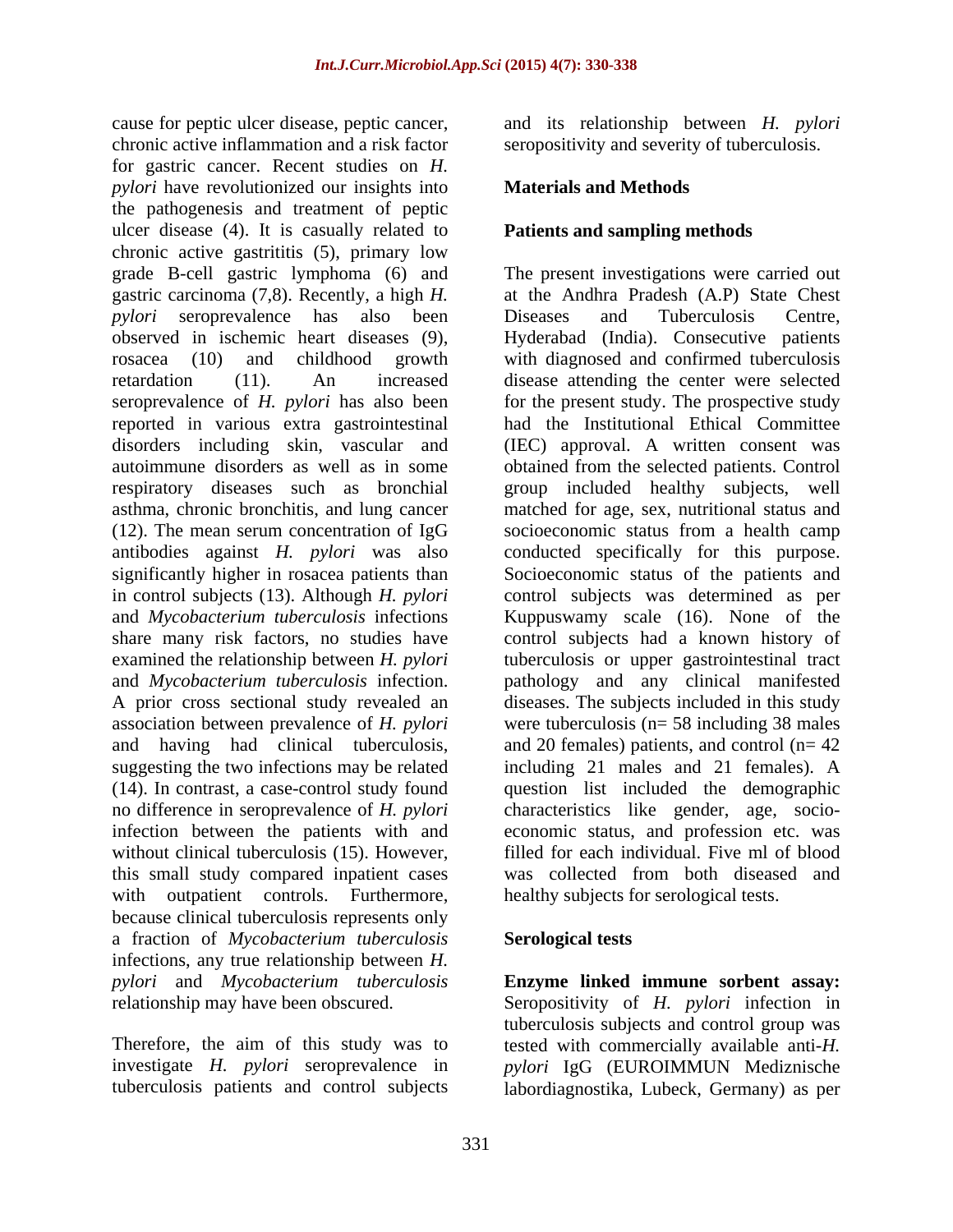the instructions of the manufacturers. The labeled with a compound that makes them optical density (OD) of the resultant colour glow in an apple green color when observed was calculated from the extinction value of microscopically under ultraviolet light. If the the subjects sample over the extinction value sample is positive, specific antibodies in the of the calibrator 2. The ELISA diluted serum sample attach to the antigens recommended values more than 1.1 units coupled to a solid phase and thus a distinct were taken as positive; between 0.8 -1.1 units are treated as borderline positive and less than 0.8 units were treated as negative are correlated with both positive and (17). negative controls. Depending on the sample,

**Western blot**: Western blot was performed circular or granular. In the case of a negative to detect the seropositivity of *H. pylori* infection in tuberculosis and control subjects. Anti-*H. pylori* IgG antibodies in the serum were detected using commercially available western blot strips Results are expressed as mean and one (EUROIMMUN Mediznischel standard deviation (SD). Significance of abordiagnostika, Lubeck, Germany) and difference between groups was assessed by according to the manufacturer's unpaired students t' tests for continuous instructions. Western blot test strips variables and  $X^2$  test for proportions. consisted of antigen extracts with the Correlation coefficients between variables following molecular weights: 120 kDa were determined using conventional (CagA); 95 kDa (VacA); 67 kDa (flagellar Pearsons correlation analysis. The statistical sheath protein, nonspecific); 66 kDa (UreB); analysis was performed using the SPSS 57 kDa (heat-shock protein homolog); 33 program (SPSS, Inc,IL,USA). P values less kDa, 30 kDa, 29 kDa (UreA); 26 kDa, 19 kDa and 17 kDa. However, Anti-*H. pylori* significant. In western blot test control and IgG antibodies positivity was determined when the 120 kDa (CagA) band, as well as found in negative results so for were not at least two distinct antigen bands from species-specific and highly specific antigens significant or not significant. Sensitivity and with the molecular weights of 95 kDa (VacA), 33 kDa, 30kDa,29 kDa (UreA), 26 using the MedCale@version 12.7.7.0-64 bit kDa, 19 kDa and 17 kDa were present. Faint bands or no band were treated as negative (18). **Results and Discussion** 

**Indirect immunofluorescence assay:** This assay was conducted with Euroimmune Biochip slides coated with *Helicobacter* The results pertaining to *H.pylori pylori* bacterial smear tagged with association with tuberculosis as revealed by fluorescent labeled anti-human IgG ELISA tests are presented in table 1 and fig. (goat)(which is designed exclusively for the 1. It is evident from the critical study of the *in vitro* determination of human antibodies table that out of 58 subjects suffering with

fluorescence of the bacteria covering the reaction areas becomes visible. The results the fluorescence pattern appears in parts result, the cells show no fluorescence (19).

# **Statistical analysis**

were determined using conventional than 0.005 were considered statistically patients with 100% positive results, not used for statistical analysis for specificity of each method were calculated software solution of the set of the set of the set of the set of the set of the set of the set of the set of the set of the set of the set of the set of the set of the set of the set of the set of the set of the set of the

#### **Results and Discussion**

# **ELISA**

in serum). The specific antibodies were tuberculosis, 56 (96.60%) have proved to be The results pertaining to *H.pylori*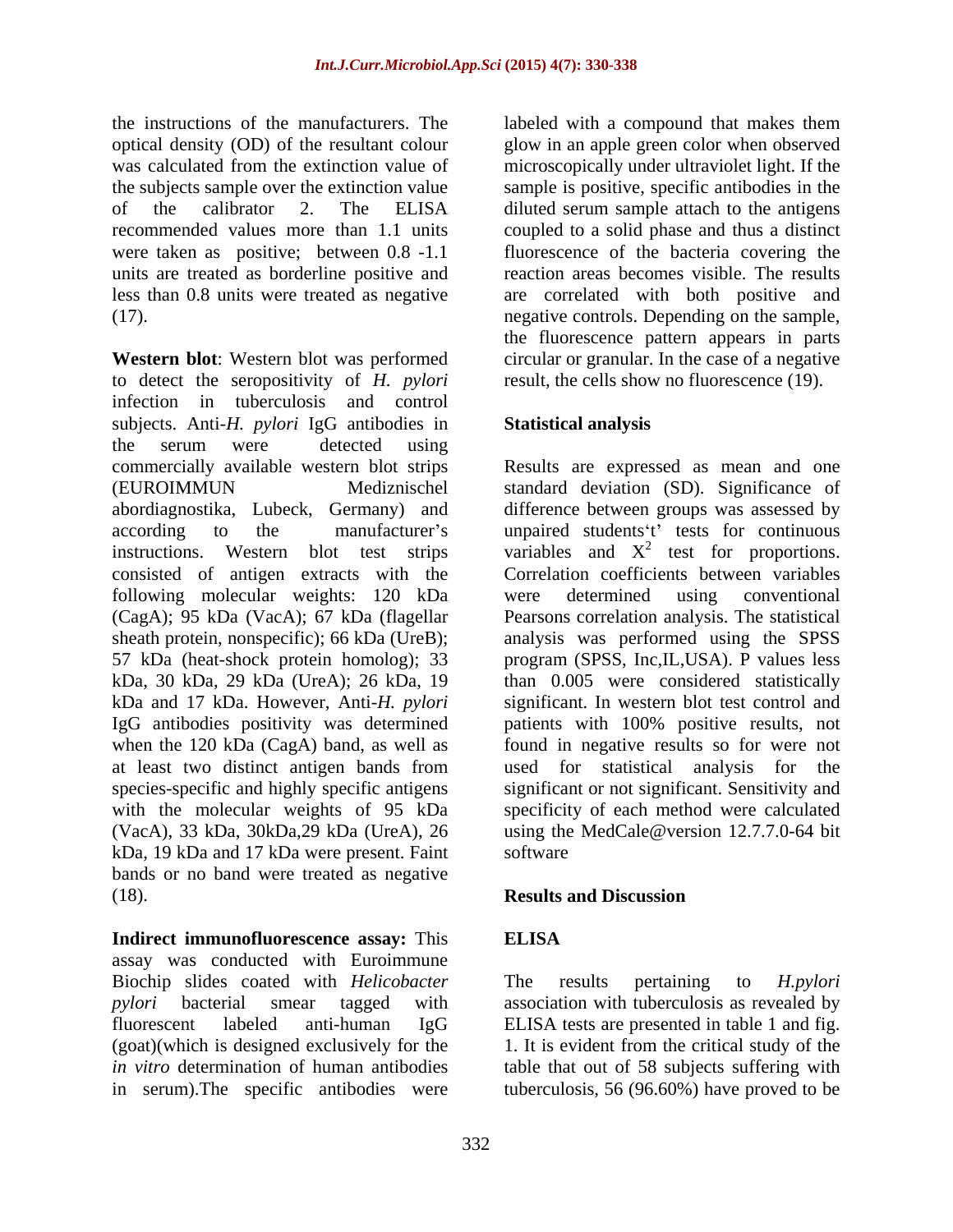Demographic –wise analysis results revealed between H. *pylori* infection and *H. pylori*. However, when compared with the age group of 20-40 years showed 97.3% However, in comparison with control there is no significant correlation (P<0.170). infection. Similarly low income and high correlation. Thus, no definite correlation and healthy controls. Interestingly,

*H. pylori* association with tuberculosis as revealed by western blot are presented in table 2 and fig. 1. A critical perusal of the **IIFA** table reveals that all the 23 subjects suffering with tuberculosis have proved to Table 1 presents the results pertaining to *H.*  be *H. pylori* positive (100%). Similarly, all *pylori* association with tuberculosis as the 20 control subjects proved to be positive revealed by IIFA tests. A critical study of (100%). Thus, there is no significant the table revealed that out of 39 subjects relationship between the association of *H.*  suffering with tuberculosis, 31 (79.05%) *pylori* infection and tuberculosis. Gender- have proved to be *H. pylori* positive; wise analysis of western blot results whereas out of 42 control subjects only 4 revealed that out of 13 male patients with tuberculosis, 13 (100%) and out of 10 there is a valid significance (P<0.000) females all the 10 (100%) have proved to be positive for *H. pylori*, whereas out of 10 infection and tuberculosis. Gender–wise males control subjects 10 (100%) and out of statistical analysis revealed a highly

*H. pylori* positive, whereas out of 42 control 10 females all the 10 (100%) have shown subjects 35 have proved to be positive positivity for *H. pylori*. Statistically, the (83.3%). Thus the results indicated no correlation between *H. pylori* infection and significant correlation (P<0.023) with regard tuberculosis is not significant both in males to association of *H. pylori* infection in and females. With regard to different age patients suffering with tuberculosis. groups, there is no significant relation that among males, out of 38, 36 (94.7%) tuberculosis. Among normal, overweight patients have shown seropositivity, whereas and underweight populations, statistics did in females there was 100% seropositivity for not show any significance. Similarly, controls the correlation does not appear to not reveal any correlation between *H. pylori* be significant (P<0.093 and P<0.079). infection and tuberculosis. Thus analysis of Tuberculosis versus control subjects within the results pertaining to demography vs 88.9% seropositivity with ELISA. correlation between tuberculosis and *H.*  between *H. pylori* infection and socioeconomic status -wise results also did revealed that absolutely there is no *pylori* infection.

Overweight tuberculosis patients have Testing of serum antibodies against the shown 100% seropositivity for *H. pylori* standard antigens shows that cagA (p120) income groups people have also shown well as control subjects. Similarly, certain 100% seropositivity and thus in all the antibodies like p67, p57, p54, p50, p41 were above cases there is no significant found in detectable quantities in tuberculosis could be drawn between the relationship of antibodies against p33, p30, p29, p26, p19 tuberculosis and *H. pylori* infection. and p17 which are considered to be positive Western blot **Western blot quantities** (table 3). All in all, western blot The results pertaining to investigations on connectivity between tuberculosis and *H.*  antibodies were found in tuberculosis as and healthy controls. Interestingly, for *H. pylori* were not observed in detectable investigations did not reveal any *pylori* infection.

# **IIFA**

(9.5%) have proved to be positive. Thus, between the association of *H. pylori*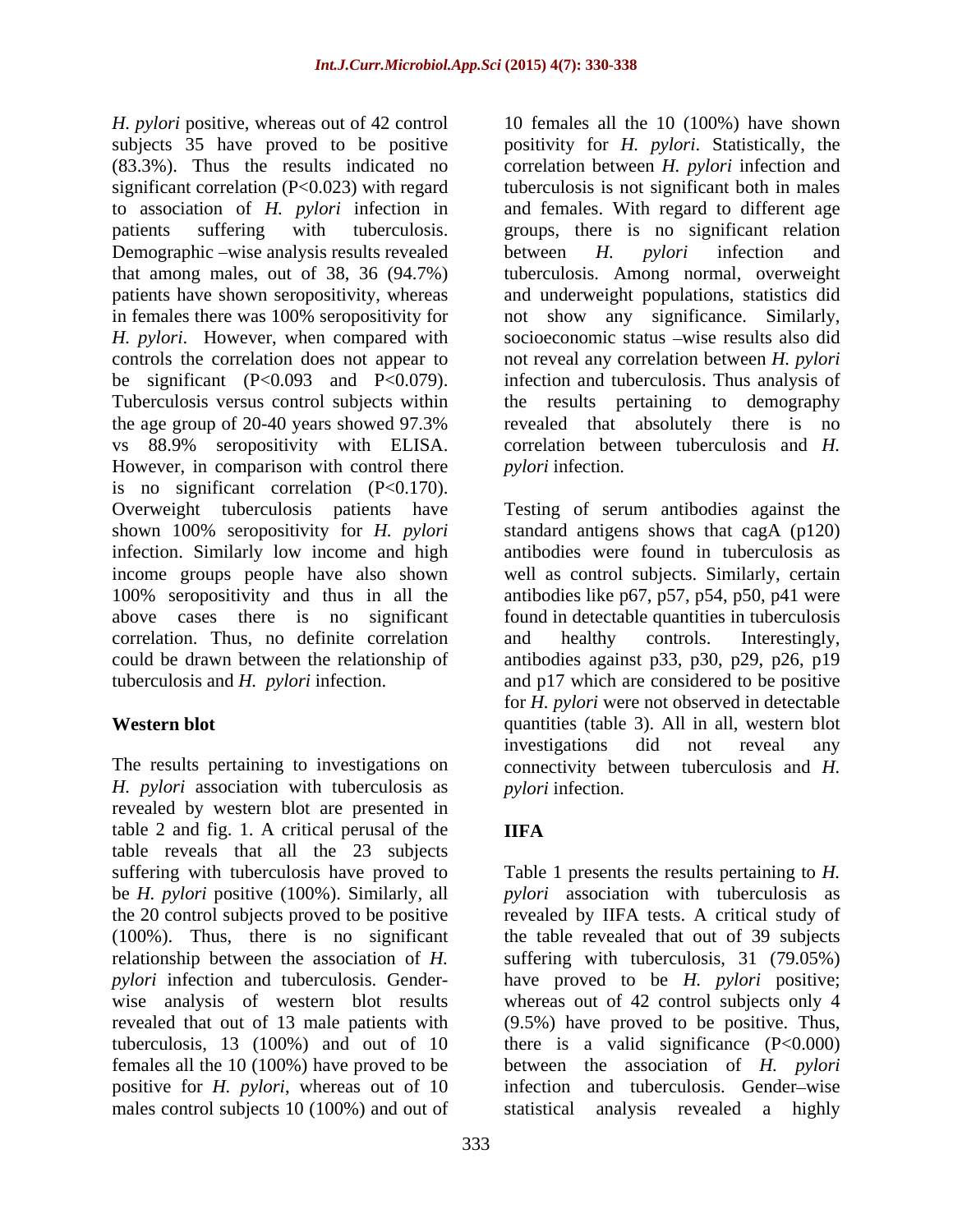significant correlation between *H. pylori* excluded. Rifampicin and streptomycin, the group people also a significant correlation tuberculosis and *H. pylori* infections. A significant (P<0.000) correlation between *H.*  groups. Thus, in all the cases IIFA investigations revealed a positive correlation

evaluate the possible relationship between a real and cannot be attributed to *H. pylori* infection in tuberculosis patients (21). Poor socio-economic and sanitary conditions during childhood could explain these results, as it is well known that in A comparison of ELISA, western blot and developing countries acquisition of both *H.*  IIFA with regard to sensitivity, specificity *pylori* and *Mycobacterium tuberculosis* and both positive and negative predictive occurs early in life (22,23). A recent study values revealed that ELISA technique did showed no difference in *H. pylori* seroprevalence between patients on tuberculosis and *H. pylori* infection. These antituberculosis chemotherapy and control subjects (24). However, in that study the observations made by earlier investigators decrease in serum concentration of *H. pylori* (30). Similarly, western blot test results IgG antibodies due to the eradication of *H.*  revealed that healthy and diseased subjects *pylori* by antituberculosis drugs could not be

infection and tuberculosis. In different age two drugs commonly used in antiwas noticed, though there is some variation against *H. pylori* and therefore treatment between the two age group people. with these two antibiotics is likely to Relationship between nutritional status, decrease in *H. pylori* seroprevalence during tuberculosis and *H. pylori* infection showed antituberculosis therapy (25,26). IIFA tests that in normal and underweight people there indicated that *H. pylori* seroprevalence in is a significant correlation between patients with pulmonary TB is significantly *pylori* infection and tuberculosis was both *H. pylori* seroprevalence and risk of observed in low income and middle income pulmonary TB, is similar in the two groups. between *H. pylori* infection and contact, whereas *H. pylori* usually spreads tuberculosis. via close physical contact. Thus, the ob- In this study, an attempt was made to infection and pulmonary TB seems to be by ELISA, western blot and IIFA. The IIFA factors. Seroprevalence of *H. pylori* has also results suggest a significant association been reported in patients suffering with between *H. pylori* infection and tuberculosis asthma (27,28). On the other hand, the role diseases. Previously, a number of of chronic *H. pylori*infection as a investigators reported that *H. pylori* predisposing factor for development of infection might play a supporting role for pulmonary TB is unknown. An increased tuberculosis (20). Data in the literature on risk of TB for persons who had undergone the relationship between *H. pylori* infection partial gastrectomy or vagotomy for peptic and pulmonary TB are poor. A previous ulcer disease has previously been reported epidemiological study, conducted in (29). With regard to the pathogenic role of southern China suggested that a history of *H. pylori* infection in peptic ulcer disease, tuberculosis might be associated with we hypothesize that *H. pylori* infection *per*  increased prevalence of *H. pylori* infection *se* may be related to the risk of pulmonary tuberculosis regimens, are also effective higher than that of the control subjects. The socio-economic status, which is related to Moreover, the airborne transmission of *M. tuberculosis* occurs even without physical served association between *H. pylori* real and cannot be attributed to transmission-associated confounding TB.

> not show any correlation between results are in agreement with the have shown similar *H. pylori* status.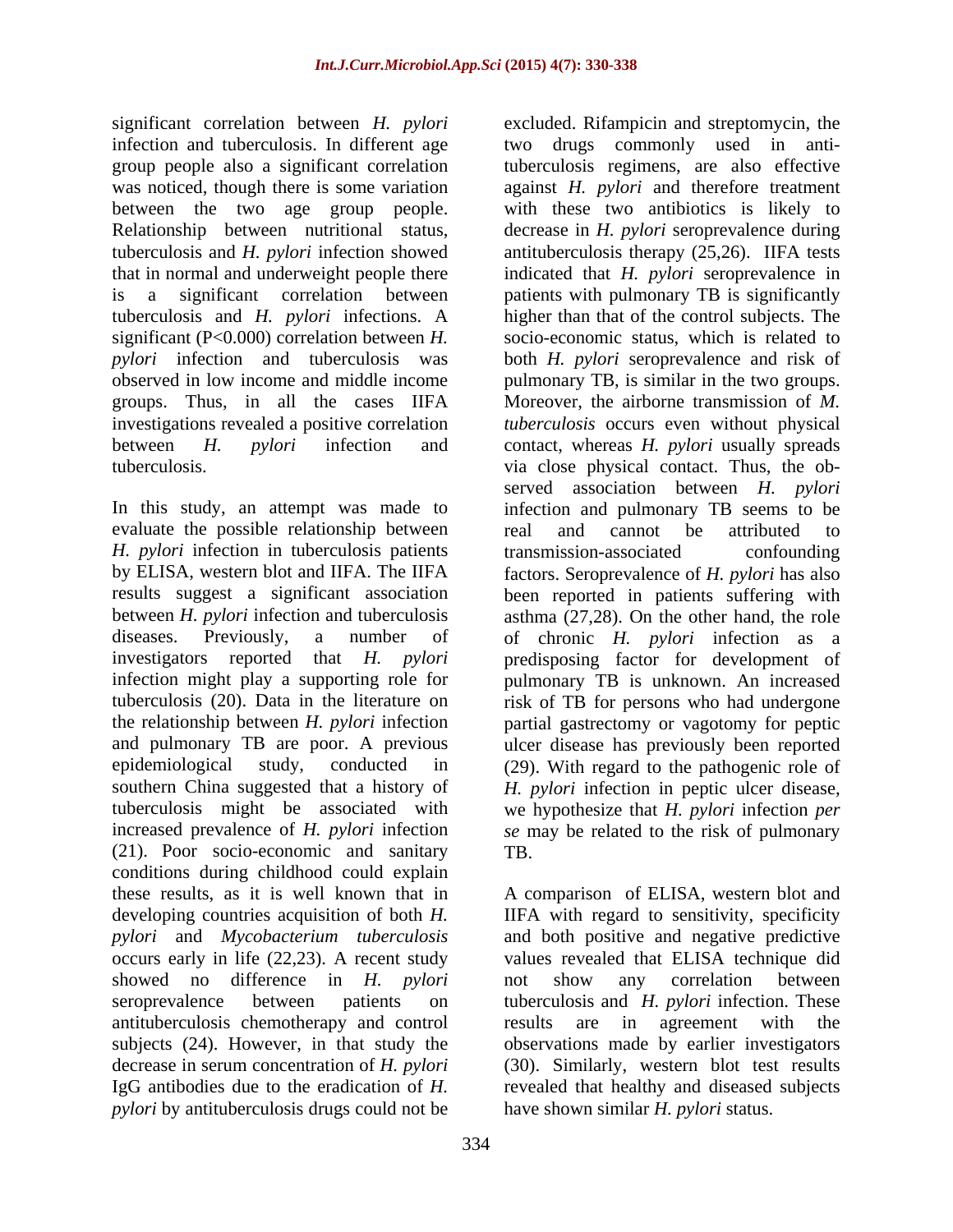|              | Demographic  | Versus  | ELISA            | Significane | - IIFA                   | Significane | Western blot     | Significa |
|--------------|--------------|---------|------------------|-------------|--------------------------|-------------|------------------|-----------|
|              |              |         | IgGAnti-H.pylori | value       | $IgGAnti-H.pylori$ value |             | IgGAnti-H.pylori | nce       |
|              |              |         | seropositivity   |             | seropositivity           |             | seropositivity   | value     |
| Gender       | Males        |         | 36/38 (94.7%)    |             | 13/19(68.4%)             |             | $13/13(100.0\%)$ |           |
|              |              | Control | 17/21 (81.0%)    | P < 0.093   | 02/21(09.5%)             | P < 0.000   | $10/10(100.0\%)$ | NA.       |
|              |              |         |                  |             |                          |             |                  |           |
|              | Females      |         | $20/20(100.0\%)$ |             | $18/20(90.0\%)$          |             | $10/10(100.0\%)$ |           |
|              |              | Control | 18/21 (85.7%)    | P < 0.079   | 02/21(09.5%)             | P<0.000     | $10/10(100.0\%)$ | NA .      |
|              | Total        |         | 56/58 (96.60%)   |             | 31/39(79.5%)             |             | 23/23(100.0%)    |           |
|              |              | Control | 35/42 (83.30%)   | P < 0.023   | 04/42(09.5%)             | P < 0.000   | $20/20(100.0\%)$ | NA        |
| Age group    | 20-40-       |         | 36/37 (97.3%)    |             | 22/27(81.5%)             |             | $16/16(100.0\%)$ |           |
|              |              | Control | 24/27(88.9%)     | P < 0.170   | 03/27(11.1%)             | P < 0.000   | 13/13(100.0%)    | NA.       |
|              | $41-60$      |         | 15/16(93.8%)     |             | 07/9(77.8%)              |             | $04/04(100.0\%)$ |           |
|              |              | Control | $11/15(73.3\%)$  | P<0.122     | 01/15(06.7%)             | P<0.000     | 07/07(100.0%)    | NA        |
|              | Above 61     |         | $05/5(100.0\%)$  |             | 02/03(66.7%)             |             | $03/03(100.0\%)$ |           |
|              |              | Control | $00/0(00.0\%)$   | <b>NA</b>   | $00/0$ (00.0%)           | NA          | $00/00(100.0\%)$ | NA        |
| Nutritional  | Normal       |         | $04/04(100.0\%)$ |             | $03/3(100.0\%)$          |             | $01/01(100.0\%)$ |           |
|              |              |         |                  |             |                          |             |                  |           |
| status (BMI) |              | Control | 12/14 (85.7%)    | P < 0.423   | $00/04(00.0\%)$          | P < 0.000   | )7/07(100.0%)    | NA        |
|              | Overweight   |         | 03/03(100.0%)    |             | $03/3(100.0\%)$          |             | $01/01(100.0\%)$ |           |
|              |              | Control | 02/03(100.0%)    | P∠O 273     | $00/03(00.0\%)$          | P < 0.014   | $02/02(100.0\%)$ | NA.       |
|              | Underweight  |         | $49/51(96.1\%)$  |             | 25/33(75.8%)             |             | 21/21(100.0%)    |           |
|              |              | Control | $21/25(84.0\%)$  | P < 0.067   | $04/25(16.0\%)$          | P<0.000     | $11/11(100.0\%)$ | NA.       |
| Socioeconmic | Low income   |         | 26/26 (100.0%)   |             | 11/17(64.7%)             |             | $14/14(100.0\%)$ |           |
| status       |              |         |                  |             |                          |             |                  |           |
|              |              | Control | 15/17(88.2%)     | P < 0.073   | $01/17(05.9\%)$          | P < 0.000   | 09/09(100.0%)    |           |
|              | Middl income |         | $18/20(90.0\%)$  |             | $14/15(93.3\%)$          |             | $05/05(100.0\%)$ |           |
|              |              | `ontrol | 11/13(84.6%)     | P< 0.643    | 01/13(07.7%)             | P<0.000     | $05/05(100.0\%)$ | NA –      |
|              | High income  |         | $12/12(100.0\%)$ |             | 06/07(85.7%)             |             | 04/04(100.0%)    |           |
|              |              |         |                  | P < 0.064   |                          | P < 0.003   | $06/06(100.0\%)$ | NA        |
|              |              | Control | $09/12(75.0\%)$  |             | 02/12(16.7%)             |             |                  |           |

#### **Table.1** Demographic- wise IgG Anti-H. pylori association in tuberculosis patients and control subjects through ELISA, IIFA and Western blot

Note: P values less than 0.005 are significant more than 0.005 are not significant; NA- statistically test not applicable applicable

# **Table.2** IgG Anti- H. pylori antigens find in tuberculosis patients and control subjects by immuno blot test

| Western blot         | IgG-anti H.pylori    |       | IgG-anti H.pylori      |            |
|----------------------|----------------------|-------|------------------------|------------|
| IgG Antigen H.pylori | TB seropositivity    |       | Control seropositivity |            |
|                      | Number<br>Percentage |       | Number                 | Percentage |
| P120,cagA            | 18/23                | 78.3% | 17/21                  | 85.0%      |
| P95, vacA            | 04/23                | 17.4% | 01/21                  | 05.0%      |
| p75                  | 04/23                | 17.4% | 01/21                  | 05.0%      |
| P67,Flag             | 11/23                | 47.8% | 12/21                  | 60.0%      |
| P66,ureB             | 11/23                | 47.8% | 14/21                  | 60.0%      |
| P57                  | 21/23                | 91.3% | 15/21                  | 75.0%      |
| P54                  | 12/23                | 52.2% | 09/21                  | 45.0%      |
| <b>P50</b>           | 17/23                | 73.9% | 13/21                  | 65.0%      |
| P41                  | 11/23                | 47.8% | 11/21                  | 55.0%      |
| P33                  | 02/23                | 08.7% | 04/21                  | 20.0%      |
| <b>P30</b>           | 07/23                | 30.4% | 05/21                  | 25.0%      |
| P29,urea             | 12/23                | 52.2% | 09/21                  | 45.0%      |
| P26                  | 06/23                | 26.1% | 09/21                  | 45.0%      |
| P19,omp              | 06/23                | 26.1% | 03/21                  | 15.0%      |
| P17                  | 01/23                | 04.3% | 01/21                  | 04.7%      |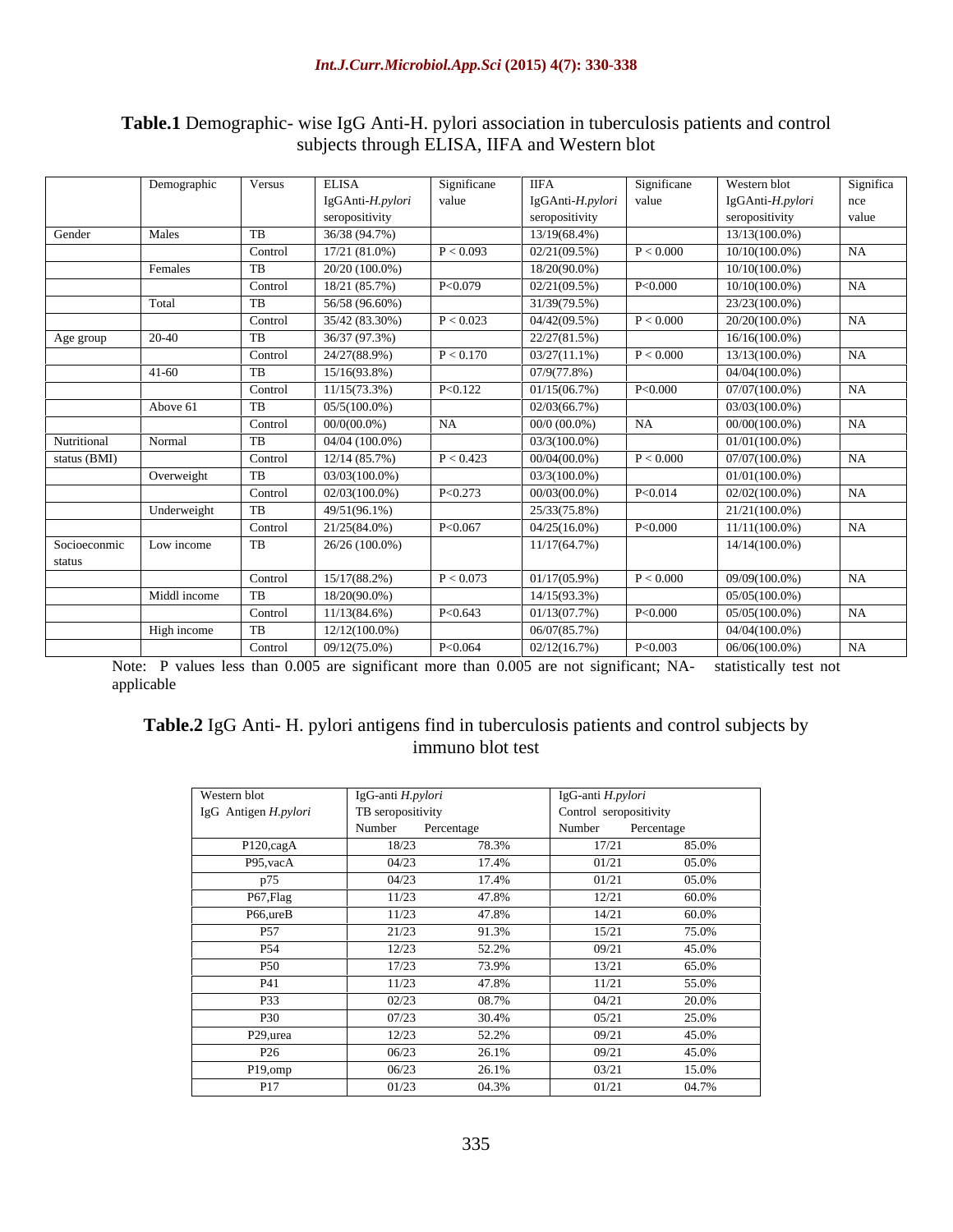|              |        |       | Tuberculosis             |            |             |         | Control                 |            |
|--------------|--------|-------|--------------------------|------------|-------------|---------|-------------------------|------------|
|              |        |       | Specificity %   Positive | Negative   | Sensitivity |         | Specificity % Positive  | Negative   |
|              |        |       | predictive               | predictive |             |         | predictive              | predictive |
|              |        |       | value                    | value (NPV |             |         | value (PPV%) value (NPV |            |
|              |        |       | $(PPV\%)$                | $\%$ )     |             |         |                         |            |
| <b>ELISA</b> | 96.55  |       | 50.00                    |            | 83.33       | 16.67   |                         | l 50.00    |
| Western blot | 100.00 |       | 50.00                    |            | L 100.00    | - 00 00 | ווונור ו                | (00.00)    |
| IIFA         | 79.49  | 20.51 | 50.00                    | 50.00      | 09.52       | 190.48  | 150.00                  | 50.00      |

#### **Table.3** Comparision of sensitivity, specificity, positive predictive value, negative predictive values of ELISA, western blot and IIFA



Fig.1. IgG Anti-H. pylori associations in tuberculosis patients and control subjects through Sero-diagnostic methods

A survey of literature showed that no such investigations were made earlier.

Out of the present investigations, it can be concluded that western blot and enzyme corrected the manuscript. All authors read linked immune sorbent assay test have not shown any link between *H. pylori* infection and tuberculosis disease. However, this relationship can be confirmed through indirect immune fluorescence assay. 1. Blaser MJ, Mandell GL, Dolin JR, Moreover, we need a large number of samples for the clarification of association between *Helicobacter pylori* infections and tuberculosis patients by indirect immune

#### **Authors contributions**

Nevertheless, IIFA tests revealed a strong This work was carried out in collaboration relationship between *H. pylori* infection in among all authors. Authors CEP and LKC tuberculosis. In this regard, our studies are designed the experiment. Author SP made the first of its kind and as such no reports are sample collection and carried out ELISA, available for comparison purpose. western blot and IIFA tests. CEP wrote the manuscript. Author LKC helped in interpretation of results. Author SRR and approved the manuscript.

### **References**

fluorescence test. 2813. Bennett R, *Helicobacter pylori* and other gastric *Helicobacter* species. Principles and practice of infectious diseases. Philadelphia: Elsevier; 2010, pp. 2803- 2813.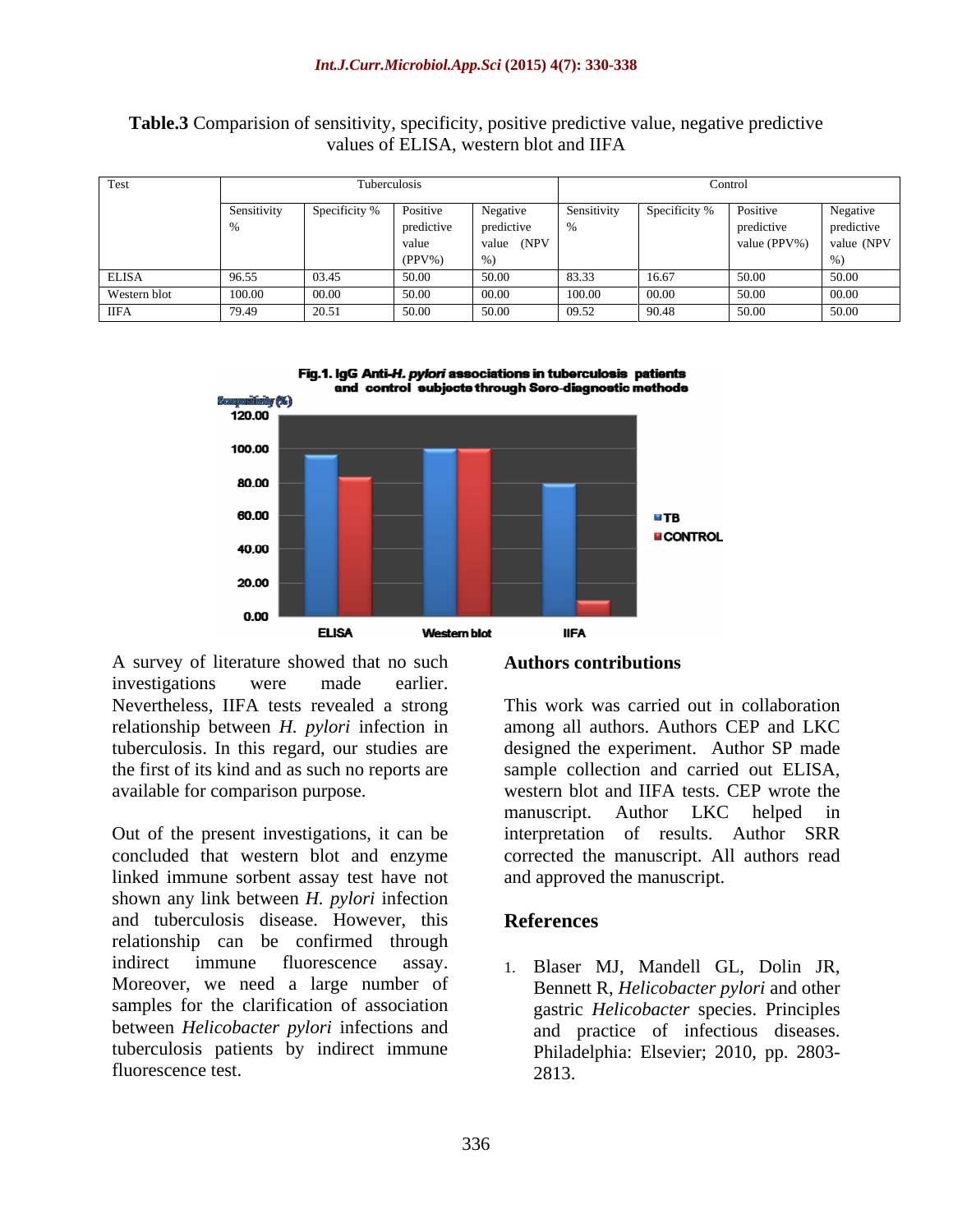- 2. Liu YE, Gong YH, Sun LP, Xu Q, Yuan Y. The relationship between *H. pylori*
- 3. Porras C, Nodora J, Sexton R, Ferreccio Epidemiology of *Helicobacter pylori*
- 4. Siva R, Birring SS, Berry M, there a link? Respiration 2006; 73(5): Rowbottom A, Pavord ID. Peptic pulmonary disease. Respirology 2013;
- 5. Chiba T, Marusawa H, Matsumoto Y, Takai A. Chronic inflammation and
- 6. Salem EM, Yar T, Bamosa AO, Al- Quorain A, Yasawy MI, Alsulaiman
- 7. Banic M, Franceschi F, Babic Z, manifestations of *Helicobacter pylori* 1998; 27: 331–334.
- 8. Talebi-Taher M, Mashayekhi M, Hashemi MH, Bahrani V. *Helicobacter*
- association of *Helicobacter pylori* with ischemic heart disease. *Helicobacter*
- 10. Rebora A, Drago F, Picciotto. A *Helicobacter pylori* in patients with

rosacea. *Am. J. Gastroenterol.* 1994; 89(9):1603–1604.

- virulence genotypes and gastric diseases. 11. Gasbarrini A, Franceschi F, Armuzzi A, Pol J Microbiol 2012; 61(2): 147-150. Ojetti V, Candelli M, Torre ES. C, Jimenez S, Dominguez RL. *Helicobacter pylori* gastric infection. Extradigestive manifestations of Gut 1999; 45(Suppl 1): I9- I12.
- infection in six Latin American 12. Roussos A, Philippou N, Mantzaris GJ, countries. Cancer Causes Control 2013; Gourgoulianis KI. Respiratory diseases 24(2): 209-215. and *Helicobacter pylori* infection: is 708-714.
- ulceration, *Helicobacter pylori* 13. Hosseini E, Poursina F, de Wiele TV, seropositivity and chronic obstructive Safaei HG, Adibi P. *Helicobacter pylori* 18: 728-731. **association** of genotypes and in Iran: A systematic review on the association of genotypes and gastroduodenal diseases. J Res Med Sci 2012; 17(3): 280-292.
- gastric cancer development. Nihon 14. Roussos A, Philippou N, Gourgoulianis Rinsho. 2012; 70(10): 1694-1698. KI. *Helicobacter pylori* infection and respiratory diseases: a review. World J Gastroenterol 2003; 9 (1): 5- 8.
- RM. Comparative study of Nigella 15. Sanaka M, Kuyama Y, Iwasaki M, sativa and triple therapy in eradication Hanada Y, Tsuchiya A, Haida T, Hirama of *Helicobacter pylori* in patients with non-ulcer dyspepsia. Saudi J Gastroenterol 2010; 16(3): 207-214. *Helicobacter pylori* infection between Gasbarrini A. Extragastric and those without. J Clin Gastroenterol S, Yamaoka S, Yamanaka M: difference in seroprevalences of patients with pulmonary tuberculosis 1998; 27: 331–334.
- infection. *Helicobacter* 2012; 17(s1): 16. Kumar N, Shekhar C, Kumar P, Kundu 49-55. AS. Kuppuswamy s Socioeconomic Status Scale Updating for 2007. Indian J Pediatr 2007; 74:1131-2
- *pylori* in diabetic and non-diabetic 17. Blecker U, Lanciers S, Hauser B, patients with dyspepsia. Acta Med Iran Vandenplas Y. Diagnosis of 2012; 50(5): 315-318. *Helicobacter pylori* infection in adults 9. Manolakis A, Kapsoritakis AN, and children by using the Malakit Potamianos SP. A review of the *Helicobacter pylori*, a commercially postulated mechanisms concerning the available enzymelinked immunosorbent Vandenplas Y. Diagnosis of assay. J Clin Microbiol 1993; 31: 1770- 1773.
	- 2007; 12(4): 287- 297 18. Bolin I, Lonroth H, Svennerhole AM. Identification of *Helicobacter pylori* by immunological dot blot method based on reaction of a species-specific